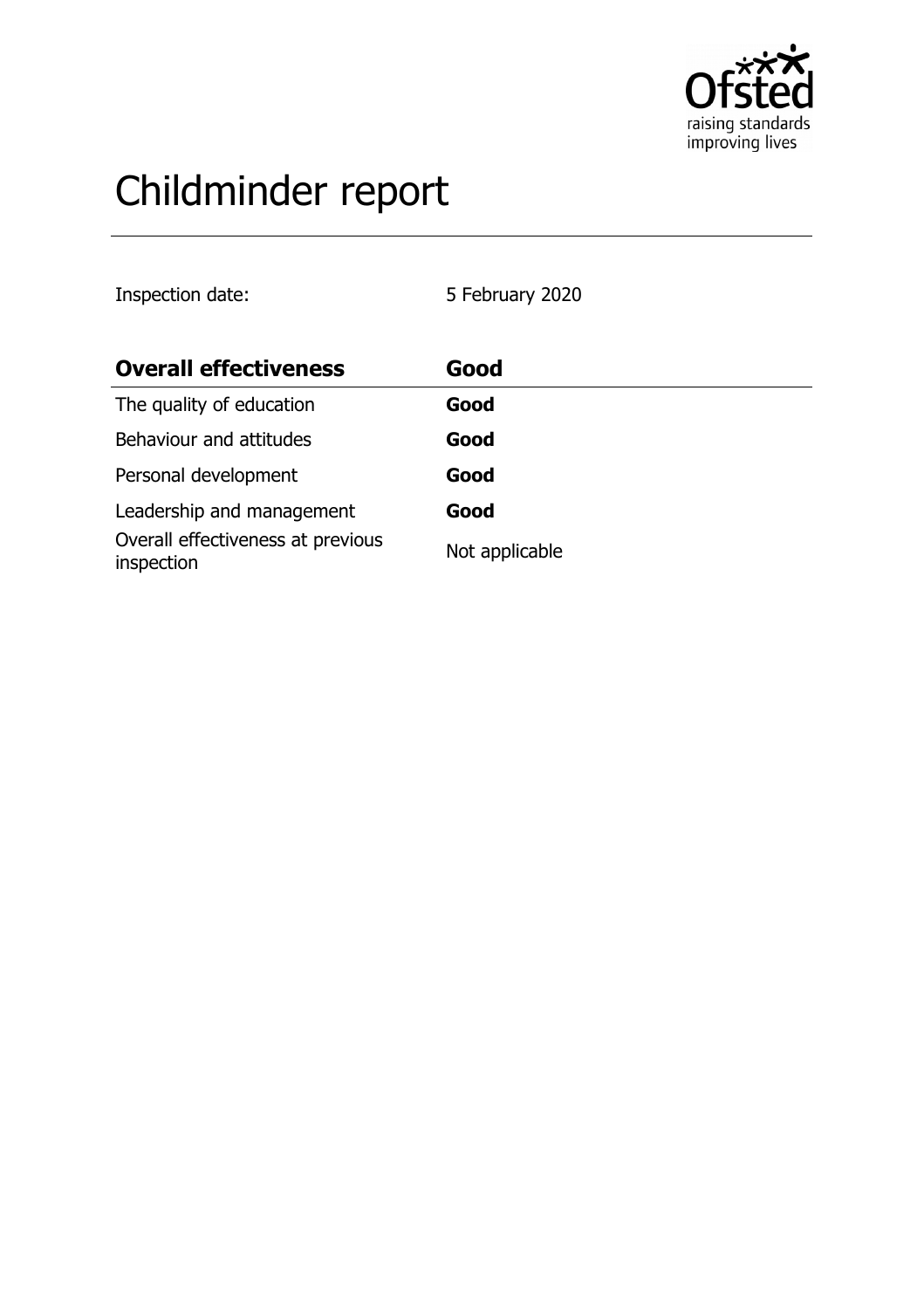

# **What is it like to attend this early years setting?**

#### **The provision is good**

The childminder and her assistant provide a welcoming and homely environment where children feel safe and secure. Children have developed strong attachments with the childminder. She provides comfort, reassurance and cuddles. Children enthusiastically explore the environment and eagerly participate in the activities on offer. Children confidently make independent choices in their play, and manage their own tasks, such as tidying up toys after activities. The childminder and her assistant skilfully engage with the children as they play. They use opportunities to extend children's learning. Children concentrate well and develop their fine motor skills as they mould wet sand to make shapes and form letters.

The childminder and her assistant are ambitious and have high expectations of all children, therefore, children make good progress, including those with English as an additional language. They plan activities to support them with their next stage of learning. However, children's next steps are not consistently shared with parents. The childminder and her assistant support children's language skills well, and children enjoy joining in with action rhymes during the morning routine. Children eagerly play together and wait for their turn as they explore and taste different fruits during a tasting activity.

#### **What does the early years setting do well and what does it need to do better?**

- The childminder and her assistant regularly observe and monitor children's progress as they play. They use this information effectively across all areas of the curriculum. This helps them to get to know the children well and plan their next steps in learning. Children make good progress from their starting points.
- The childminder and her assistant place a strong emphasis on children's personal, social and emotional development. They demonstrate caring attitudes and show children respect. Children are reminded about the rules in a gentle manner and learn what is expected of them. The childminder and her assistant use praise and encouragement and reinforce good manners and sharing. Children behave well.
- $\blacksquare$  The childminder and her assistant interact extremely well with the children, therefore, children are motivated to learn and engage fully in activities. The childminder is affectionate and gentle in her approach. She engages in conversation during play and asks open-ended questions, promoting communication skills. For example, she introduces new vocabulary and repeats words to promote younger children's language. However, during large-group activities, this is not consistent for all children taking part.
- Children benefit from the childminder's passion to support them to become confident communicators. She engages children in conversation, introduces new words and supports children to extend their sentences. For example, children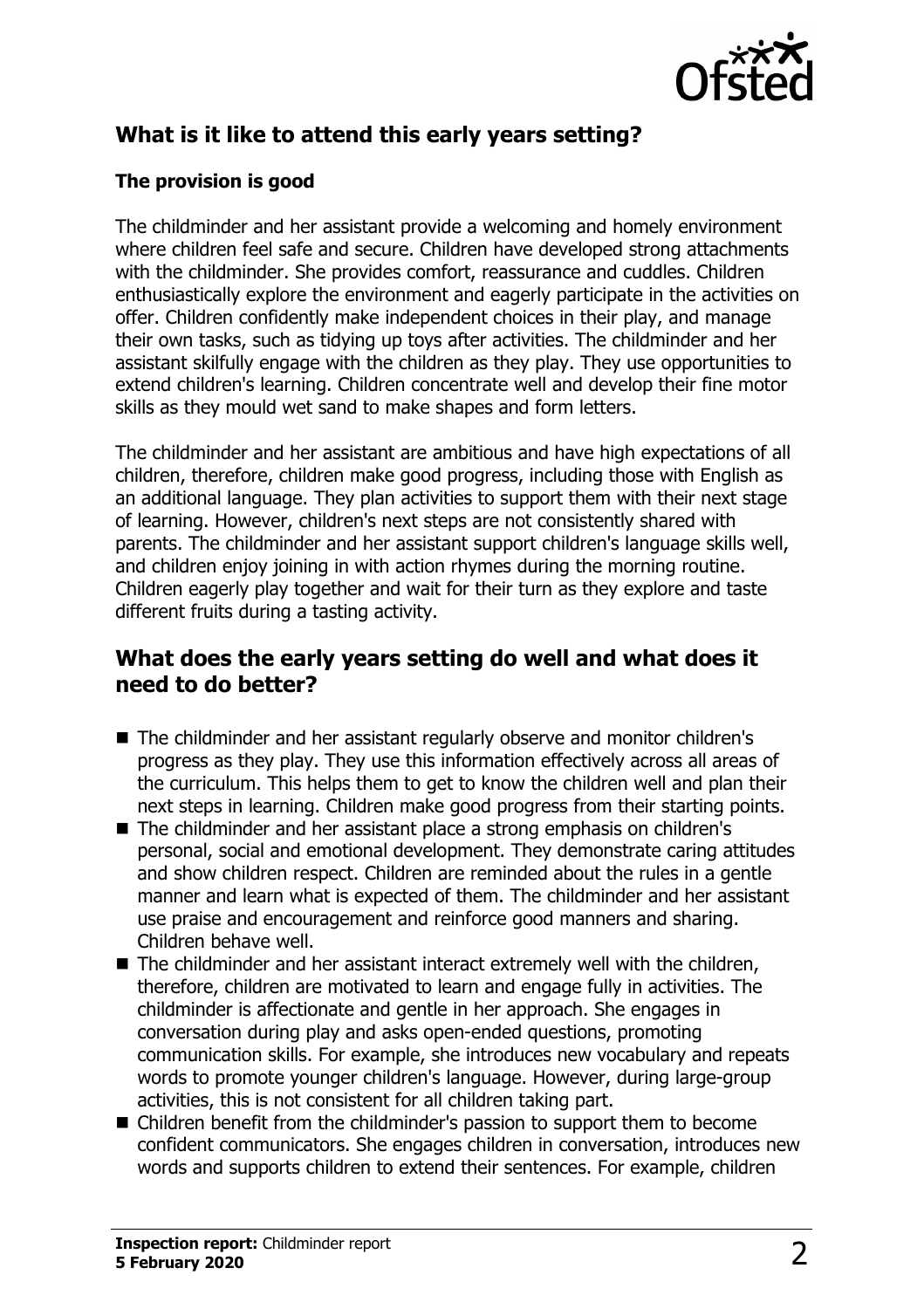

confidently describe items of clothing they find during the discovery bag activity.

- Children's early literacy skills are supported well. Children listen attentively to stories and enjoy describing the pictures. Children enjoy trips to the library to share books. Parents join children for regular story times at the setting. Children enjoy hearing stories from different parts of the world. The childminder sings rhymes with children and encourages them to join in.
- $\blacksquare$  The childminder routinely introduces early mathematical language with the children, such as shapes, colour and counting. For example, children enjoy measuring the space needed to display the chalkboard in the garden and counting how many of their friends are here.
- $\blacksquare$  Parents speak very highly of the childminder and her assistant, stating that their children have made good progress in their development. The childminder shares daily information and ongoing assessments with parents. However, not all parents are aware of their children's next step in learning. Consequently, they cannot always contribute effectively and support their children's learning at home.
- $\blacksquare$  The childminder and her assistant provide children with daily opportunities for fresh air and physical development. They use the garden to develop children's physical skills and plan regular trips out in the local community to extend children's first-hand experiences. For example, they explore the local discovery garden and learn to take risks on climbing equipment at the local park. The childminder provides healthy snacks and meals, which helps to support children in making healthy choices.
- $\blacksquare$  The childminder regularly updates her knowledge and skills through training. The childminder is a good role model for her assistant. She is extremely supportive of her assistant's continual professional development, meeting regularly to discuss his role.

# **Safeguarding**

The arrangements for safeguarding are effective.

The childminder and her assistant keep their knowledge up to date and regularly complete safeguarding training. The childminder understands her responsibility to keep children safe. She knows the processes to follow and the professionals to inform if she has any concerns about a child's welfare. The childminder knows the procedure to follow should an allegation or complaint be made against her or her assistant. Ongoing support from the childminder ensures the assistant remains alert to his responsibility to keep children safe. The childminder understands her responsibility to ensure her assistant's suitability. She regularly completes safety checks to ensure children are safe in the home.

## **What does the setting need to do to improve?**

**To further improve the quality of the early years provision, the provider should:**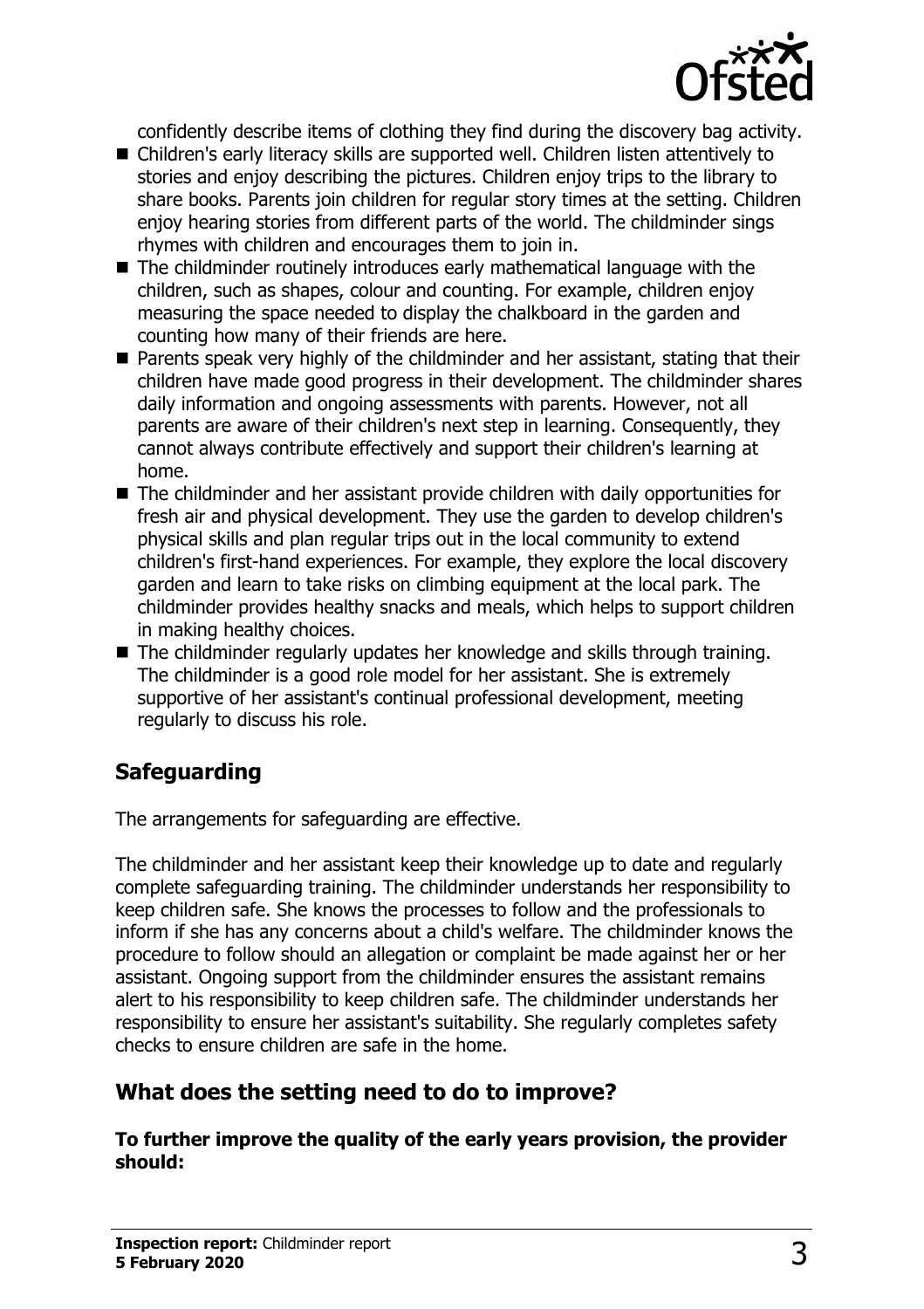

- review the organisation of larger-group activities to ensure all children are fully involved and have opportunities to further extend their thinking and language skills
- create more opportunities to share children's next steps to enable parents to contribute actively to their children's learning.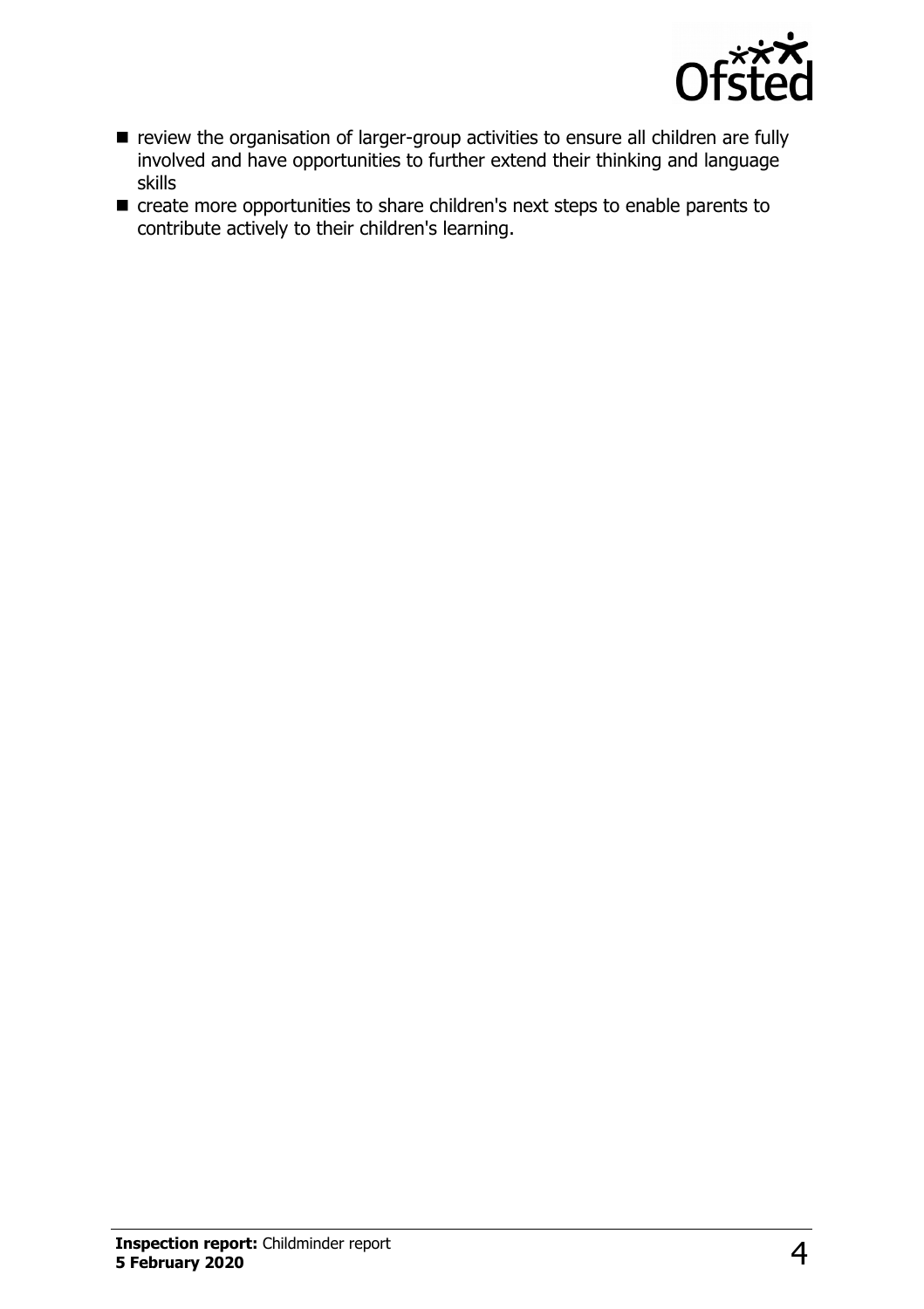

| <b>Setting details</b>        |                                                        |
|-------------------------------|--------------------------------------------------------|
| Unique reference number       | EY546850                                               |
| <b>Local authority</b>        | Wandsworth                                             |
| <b>Inspection number</b>      | 10133693                                               |
| <b>Type of provision</b>      | Childminder                                            |
| <b>Registers</b>              | Early Years Register, Compulsory Childcare<br>Register |
| Day care type                 | Childminder                                            |
| Age range of children         | $0$ to 4                                               |
| <b>Total number of places</b> | 6                                                      |
| Number of children on roll    | 10                                                     |
| Date of previous inspection   | Not applicable                                         |

#### **Information about this early years setting**

The childminder registered in 2017. She lives in Streatham, in the London Borough of Wandsworth. The childminder operates Monday to Friday, 7.30am to 6.15pm, all year round. The childminder holds a level 5 childcare qualification and works with an assistant.

## **Information about this inspection**

#### **Inspector**

Tracey Murphy

#### **Inspection activities**

- $\blacksquare$  The childminder and the inspector completed a learning walk and discussed how the curriculum is planned and organised.
- $\blacksquare$  The childminder planned an activity and discussed the quality of teaching with the inspector.
- Parents' written feedback was considered.
- $\blacksquare$  The inspector observed the childminder and her assistant as they interacted with children, and discussed children's progress.
- The inspector looked at qualifications, recruitment and suitability checks.

We carried out this inspection under sections 49 and 50 of the Childcare Act 2006 on the quality and standards of provision that is registered on the Early Years Register. The registered person must ensure that this provision complies with the statutory framework for children's learning, development and care, known as the early years foundation stage.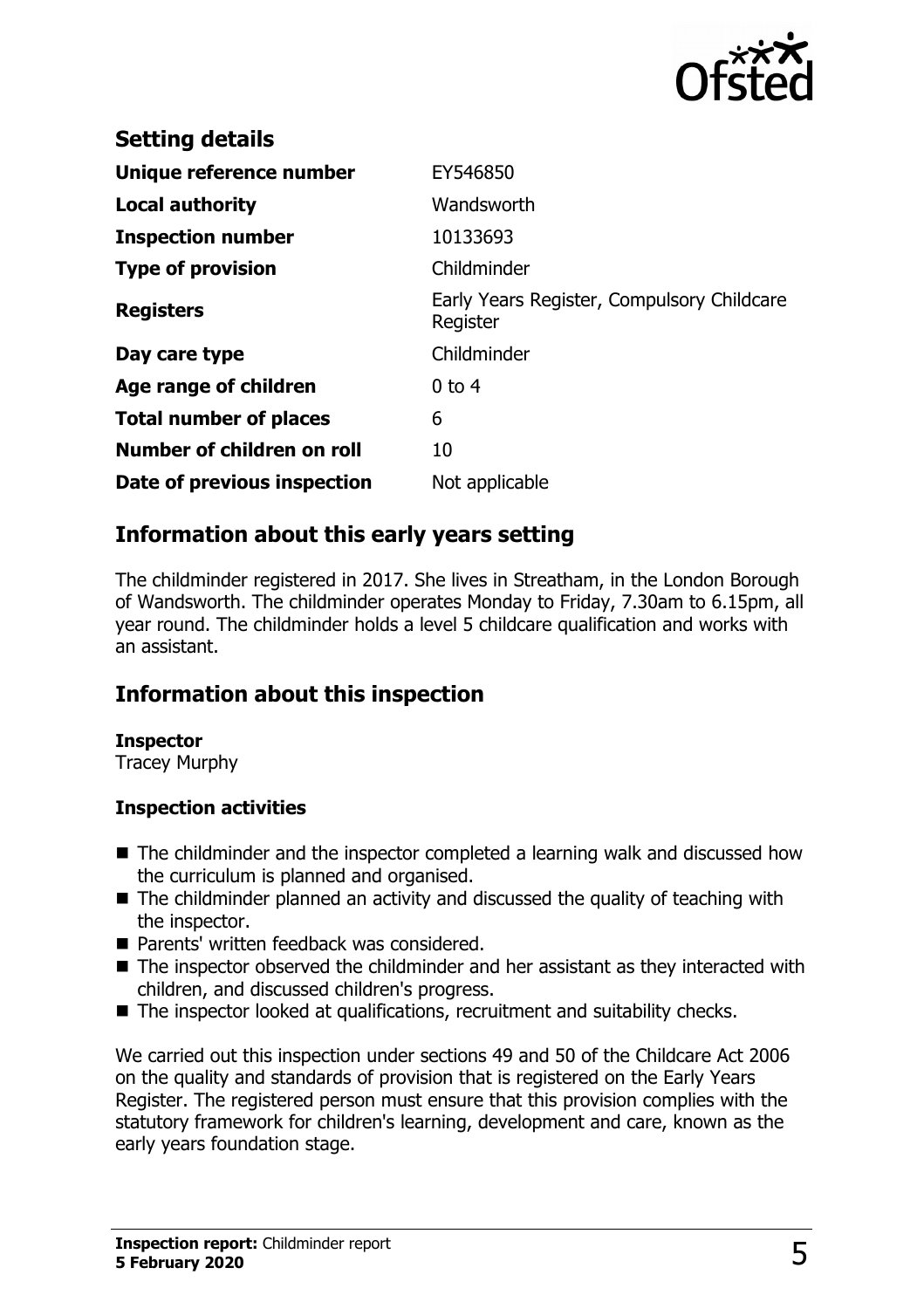

If you are not happy with the inspection or the report, you can [complain to Ofsted.](http://www.gov.uk/complain-ofsted-report)